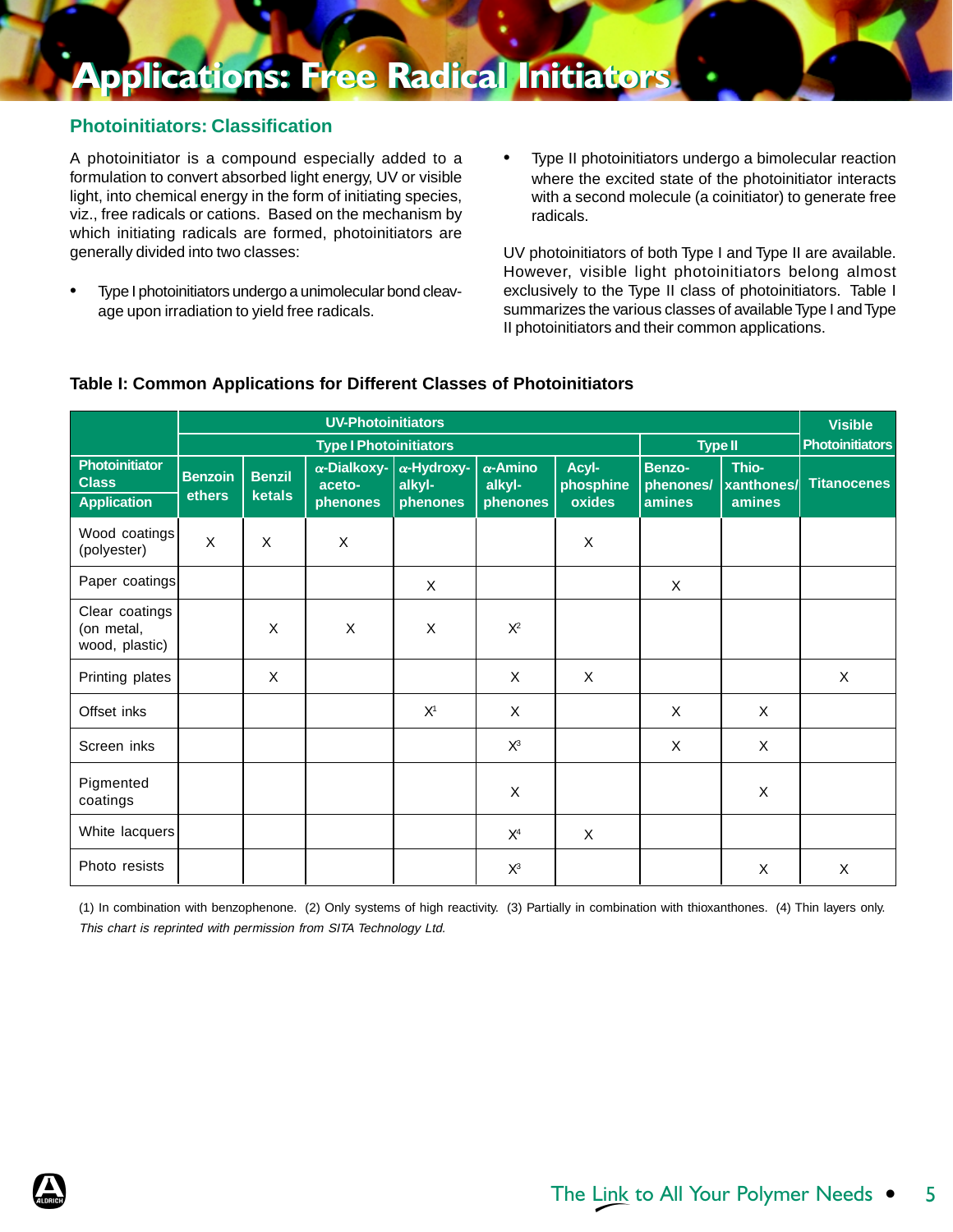### **Applications: Free Radical Initiators Applications: Free Radical Initiators**

#### Photoinitiators: UV Absorption Spectra

For photoinitiation to proceed efficiently, the absorption bands of the photoinitiator must overlap with the emission spectrum of the source and there must be minimal competing absorption by the components of the formulation at the wavelengths corresponding to photoinitiator excitation. For the initial selection of a photoinitiator in your application, viz., one with excitation wavelengths that lie in the emission spectrum of your UV source, as well as in the absorption window of your formulation, information about the photoinitiator absorption spectrum is essential.

To aid in this initial selection, UV absorption spectra of 47 commonly used radical and cationic photoinitiators (see Table I) are displayed in this section. Approximately 100 additional substituted acetophenones and benzophenones that are potential photoinitiators are available from Aldrich; search our product database at **[www.sigma-aldrich.com.](https://www.sigma-aldrich.com/)** 

Spectra were recorded on a Perkin Elmer UV/Vis Lambda 2 spectrophotometer using Perkin Elmer Computerized Spectroscopy Software 4.01. Concentrations are expressed as % weight of solute in volume of solvent. The solvent used was A.C.S. spectrophotometric grade methyl alcohol. For comparison purposes, the emission spectrum of a medium pressure mercury lamp, the most widely used energy source, is shown as [the last figur](#page-14-0)e.

Table I: Commonly Used Radical and Cationic Photoinitiators whose UV Absorption Spectra are Displayed in this Section. (Click on the photoinitiator name coded red to view the UV spectrum. Click on the product number coded blue to link to the product document sheet on the Sigma-Aldrich Web site.)

|               | <b>Cat. No. Photoinitiator</b>                      |          | <b>Cat. No. Photoinitiator</b>                   |
|---------------|-----------------------------------------------------|----------|--------------------------------------------------|
|               | A1,070-1 Acetophenone, 99%                          |          | 19,611-8 2,2-Dimethoxy-2-phenylacetophenone, 99% |
|               | A8,840-9 Anisoin, 95%                               |          | 14,934-9 4-(Dimethylamino)benzophenone, 98%      |
|               | A9,000-4 Anthraguinone, 97%                         |          | 14,670-6 4,4'-Dimethylbenzil, 97%                |
|               | 12,324-2 Anthraguinone-2-sulfonic acid, sodium salt |          | D14,966-7 2,5-Dimethylbenzophenone, tech., 95%   |
|               | monohydrate, 97%                                    |          | D14,967-5 3,4-Dimethylbenzophenone, 99%          |
| $11,931-8$    | (Benzene) tricarbonylchromium, 98%                  | 40,566-3 | Diphenyl(2,4,6-trimethylbenzoyl)phosphine oxide/ |
| <b>B515-1</b> | Benzil, 98%                                         |          | 2-Hydroxy-2-methylpropiophenone, 50/50 blend     |
| 39,939-6      | Benzoin, sublimed, 99.5+%                           | 27.571-9 | 4'-Ethoxyacetophenone, 98%                       |
| 17,200-6      | Benzoin ethyl ether, 99%                            |          | E1,220-6 2-Ethylanthraquinone, $97+%$            |
| 19,578-2      | Benzoin isobutyl ether, tech., 90%                  | F40-8    | Ferrocene, 98%                                   |
| <b>B870-3</b> | Benzoin methyl ether, 96%                           |          | 32,810-3 3'-Hydroxyacetophenone, 99+%            |
| <b>B930-0</b> | Benzophenone, 99%                                   | 27,856-4 | 4'-Hydroxyacetophenone, 99%                      |
|               | 40,562-0 Benzophenone/1-Hydroxycyclohexyl phenyl    |          | 22,043-4 3-Hydroxybenzophenone, 99%              |
|               | ketone, 50/50 blend                                 |          | H2,020-2 4-Hydroxybenzophenone, 98%              |
|               | 26,246-3 3,3',4,4'-Benzophenonetetracarboxylic      |          | 40,561-2 1-Hydroxycyclohexyl phenyl ketone, 99%  |
|               | dianhydride, sublimed, 98%                          | 40,565-5 | 2-Hydroxy-2-methylpropiophenone, 97%             |
|               | B1,260-1 4-Benzoylbiphenyl, 99%                     | 15.753-8 | 2-Methylbenzophenone, 98%                        |
|               | 40,564-7 2-Benzyl-2-(dimethylamino)-4'-             |          | 19,805-6 3-Methylbenzophenone, 99%               |
|               | morpholinobutyrophenone, 97%                        | M3,050-7 | Methybenzoylformate, 98%                         |
|               | 16,032-6 4,4'-Bis(diethylamino)benzophenone, 99+%   | 40563-9  | 2-Methyl-4'-(methylthio)-2-morpholinopropio-     |
|               | 14,783-4 4,4'-Bis(dimethylamino)benzophenone, 98%   |          | phenone, 98%                                     |
|               | 12,489-3 Camphorquinone, 98%                        | 15,650-7 | Phenanthrenequinone, 99+%                        |
|               | C7,240-4 2-Chlorothioxanthen-9-one, 98%             |          | 29,074-2 4'-Phenoxyacetophenone, 98%             |
|               | 40,807-7 (Cumene)cyclopentadienyliron(II)           |          | <b>T3,400-2 Thioxanthen-9-one, 98%</b>           |
|               | hexafluorophosphate, 98%                            | 40,722-4 | Triarylsulfonium hexafluoroantimonate salts,     |
|               | D3,173-7 Dibenzosuberenone, 97%                     |          | mixed, 50% in propylene carbonate                |
|               | 22,710-2 2,2-Diethoxyacetophenone, 95%              | 40,721-6 | Triarylsulfonium hexafluorophosphate salts,      |
|               | D11,050-7 4,4'-Dihydroxybenzophenone, 99%           |          | mixed, 50% in propylene carbonate                |
|               |                                                     |          |                                                  |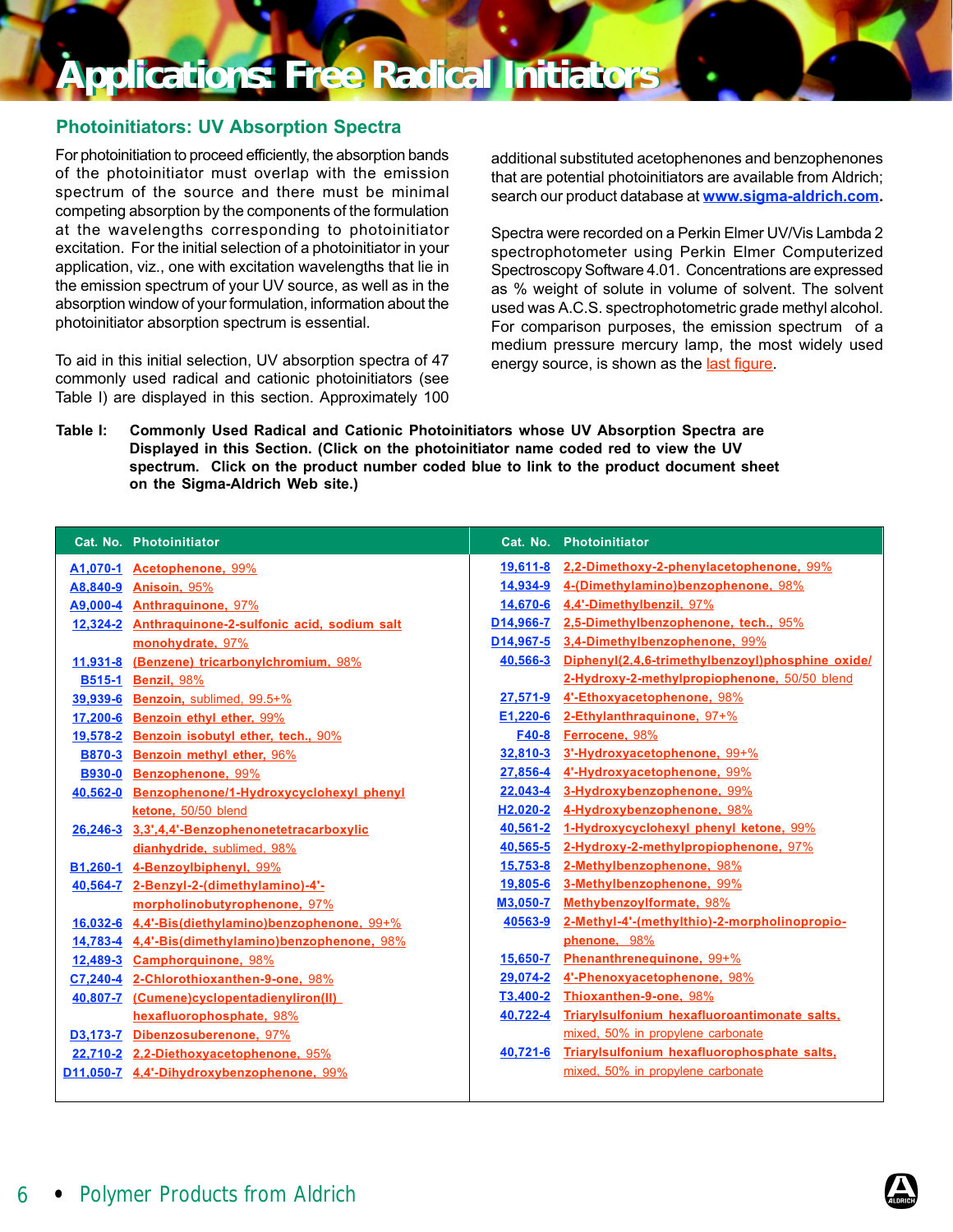<span id="page-2-0"></span>

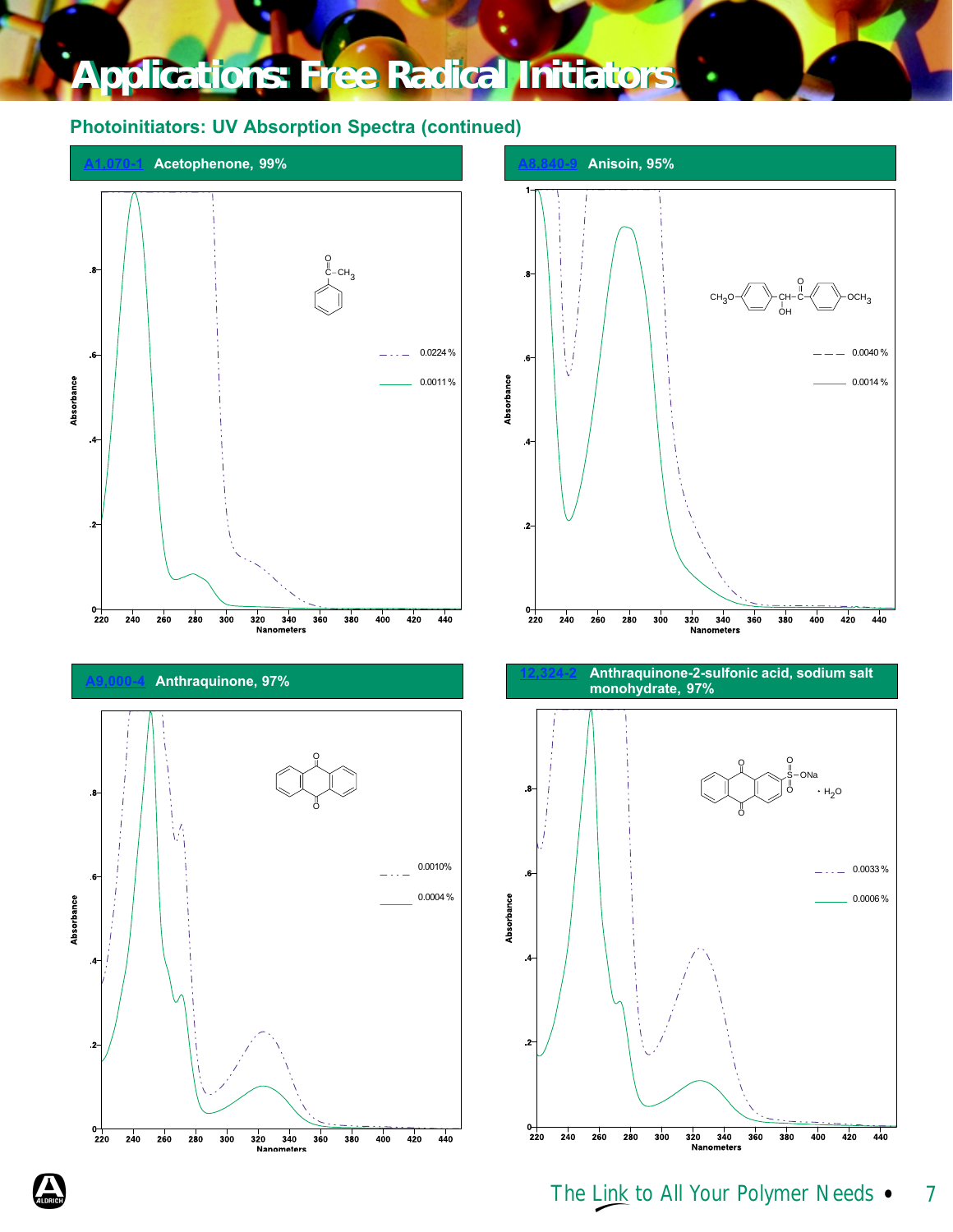<span id="page-3-0"></span>







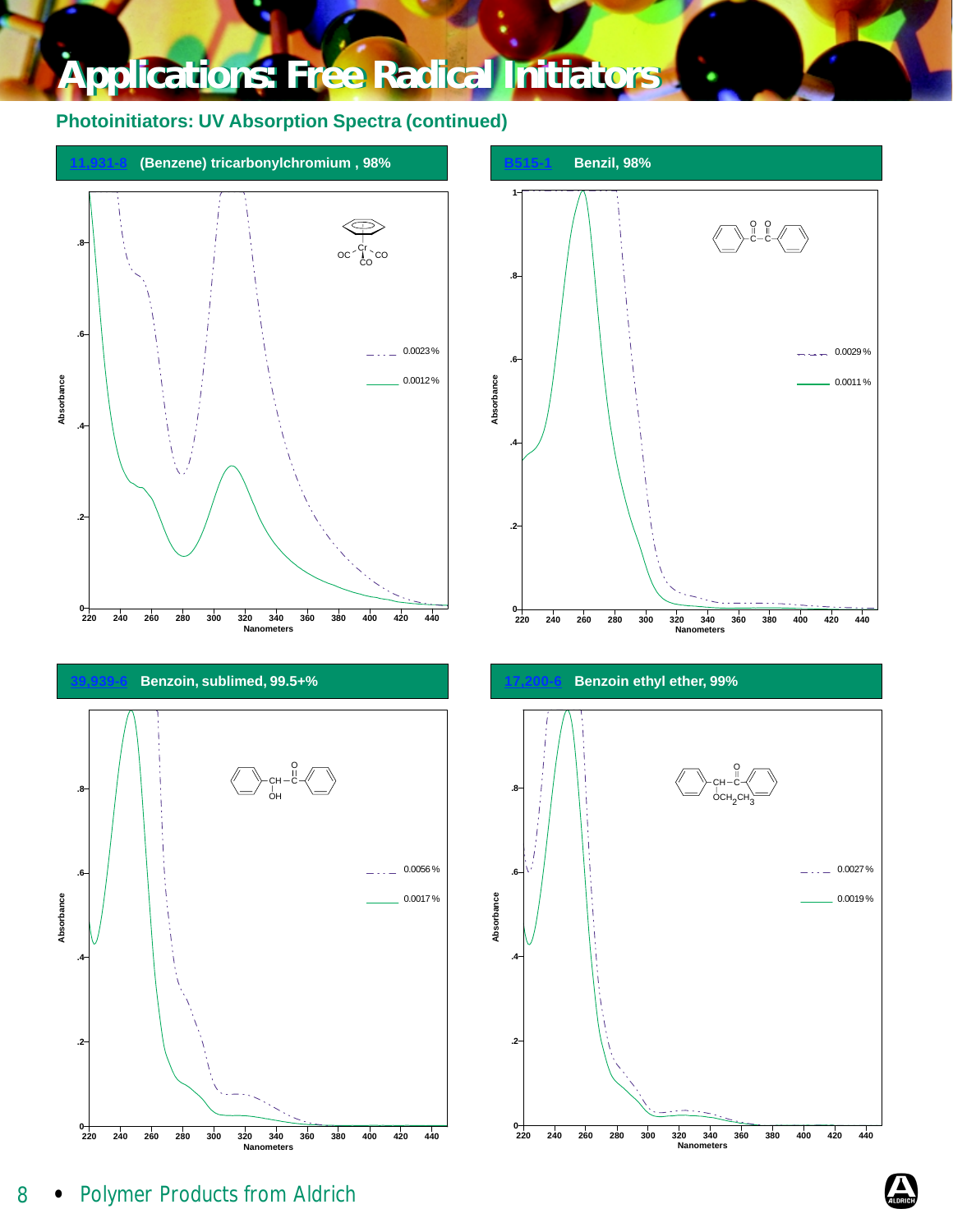<span id="page-4-0"></span>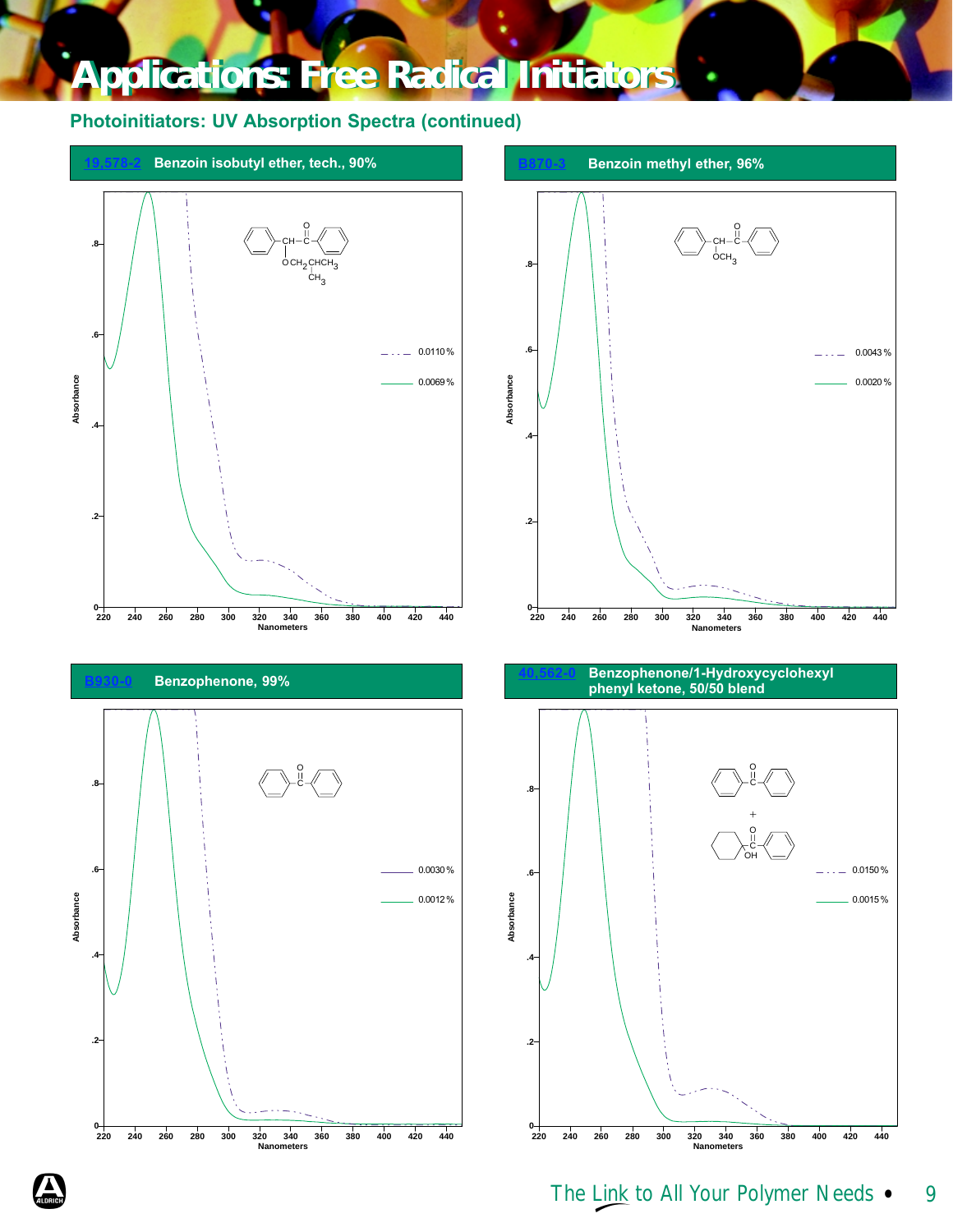<span id="page-5-0"></span>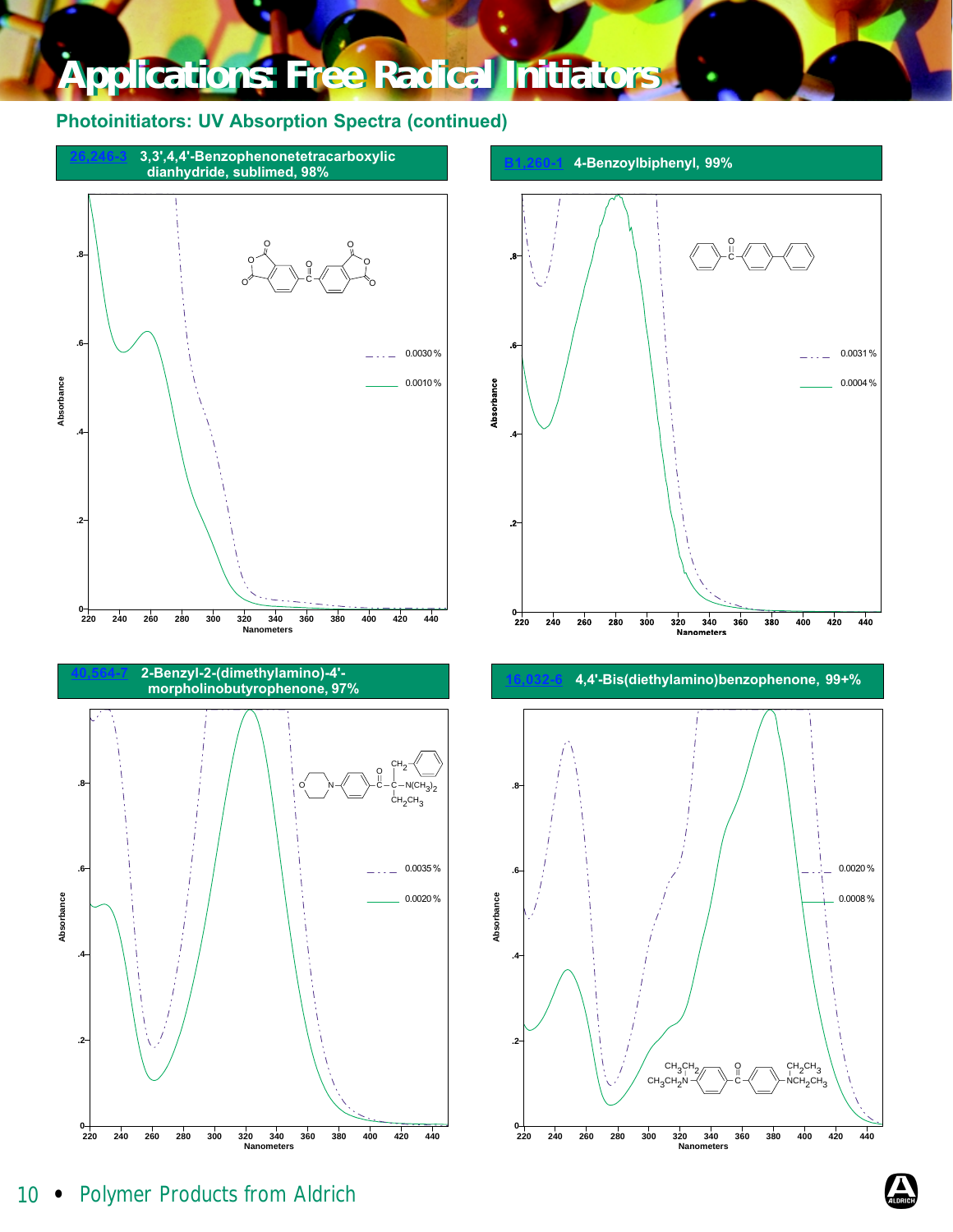<span id="page-6-0"></span>



hexafluorophosphate, 98%

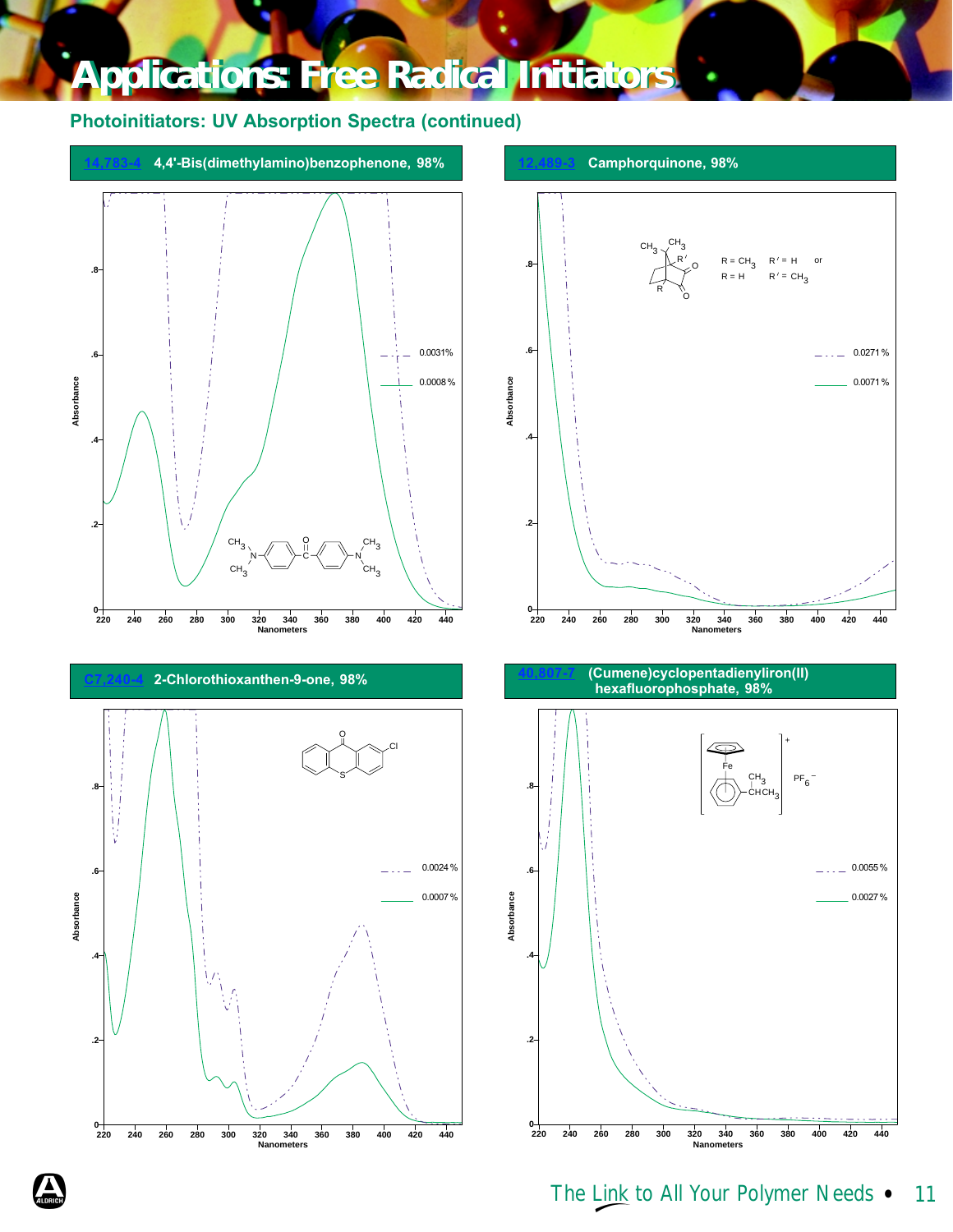### <span id="page-7-0"></span>Photoinitiators: UV Absorption Spectra (continued)





 $\cdots$  0.0100%  $-0.0014%$ 

> $-0.0020\%$  $0.0011\%$

С $-$ СН  $QCH<sub>2</sub>CH<sub>3</sub>$ 

осн $_3$ C

осн $_{2}$ сн $_{3}$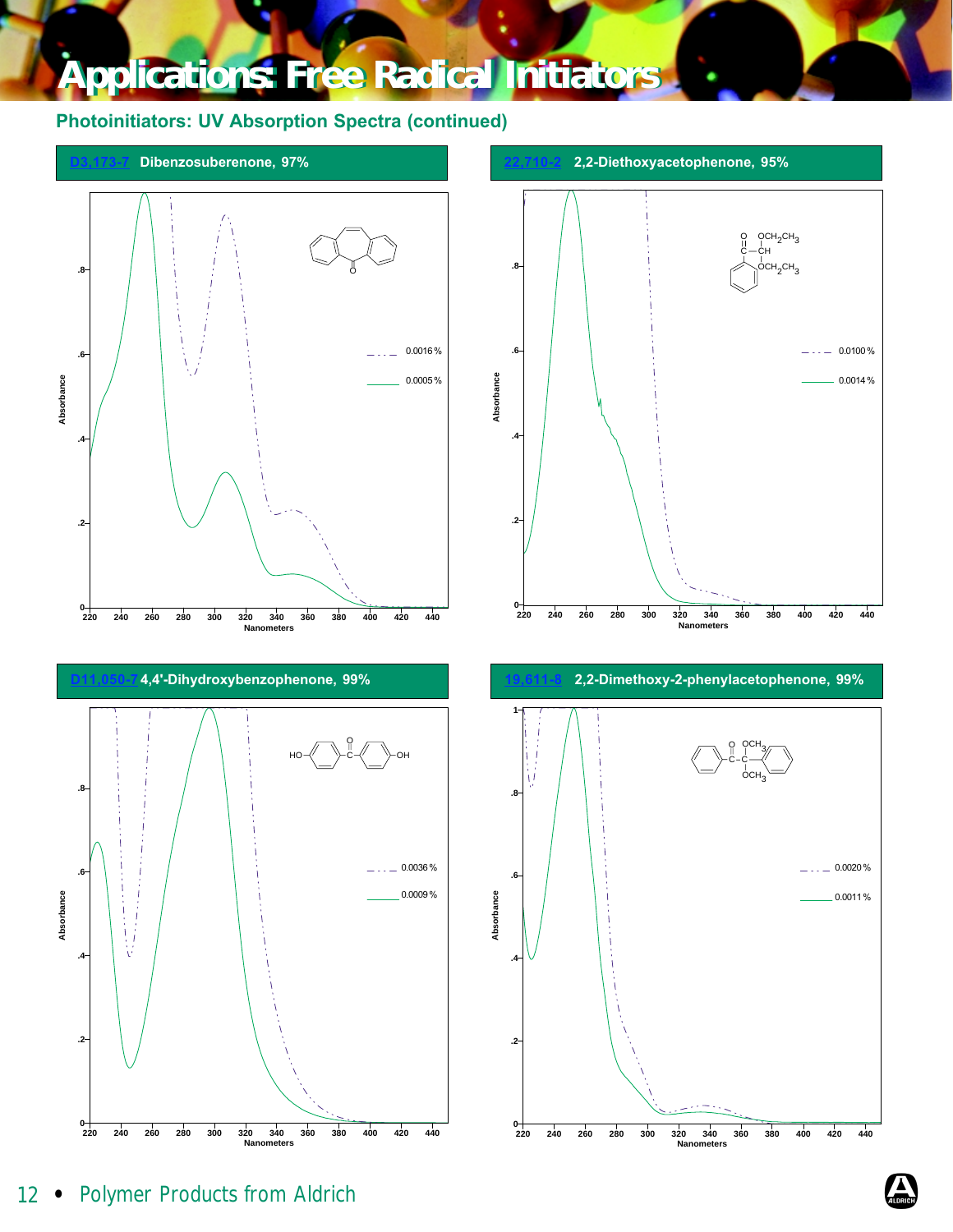### <span id="page-8-0"></span>Photoinitiators: UV Absorption Spectra (continued)



**1** O O сн $_3$ - $\ll$   $\rightarrow$ с–с- $\ll$   $\rightarrow$ сн $_3$ C C **.8**  $\cdots$  0.0030 % **.6** 0.0010 % Absorbance **Absorbance .4 .2**  $\frac{0}{220}$ را<br>120 danometers  **220 240 260 280 300 320 340 360 380 400 420 440** 





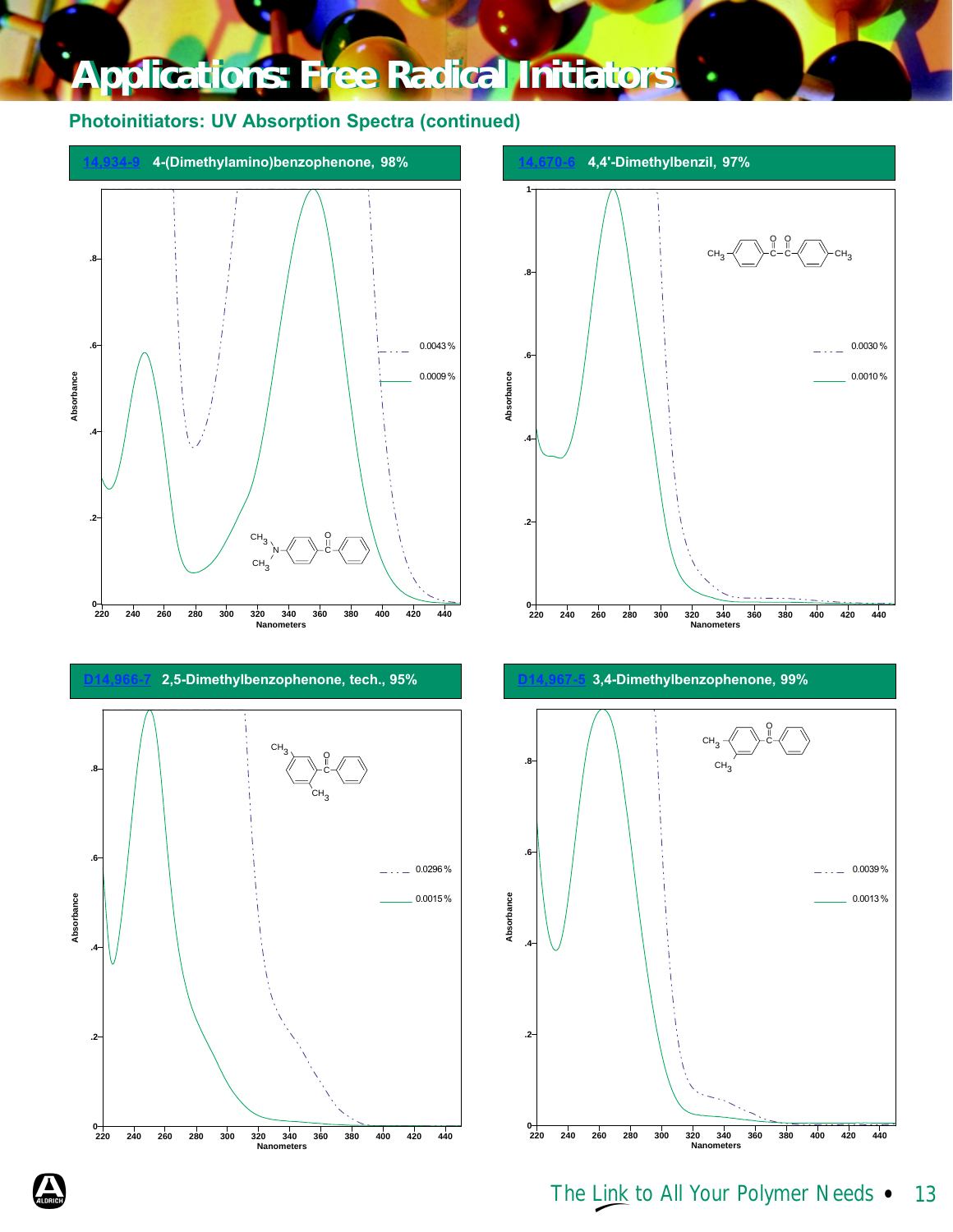<span id="page-9-0"></span>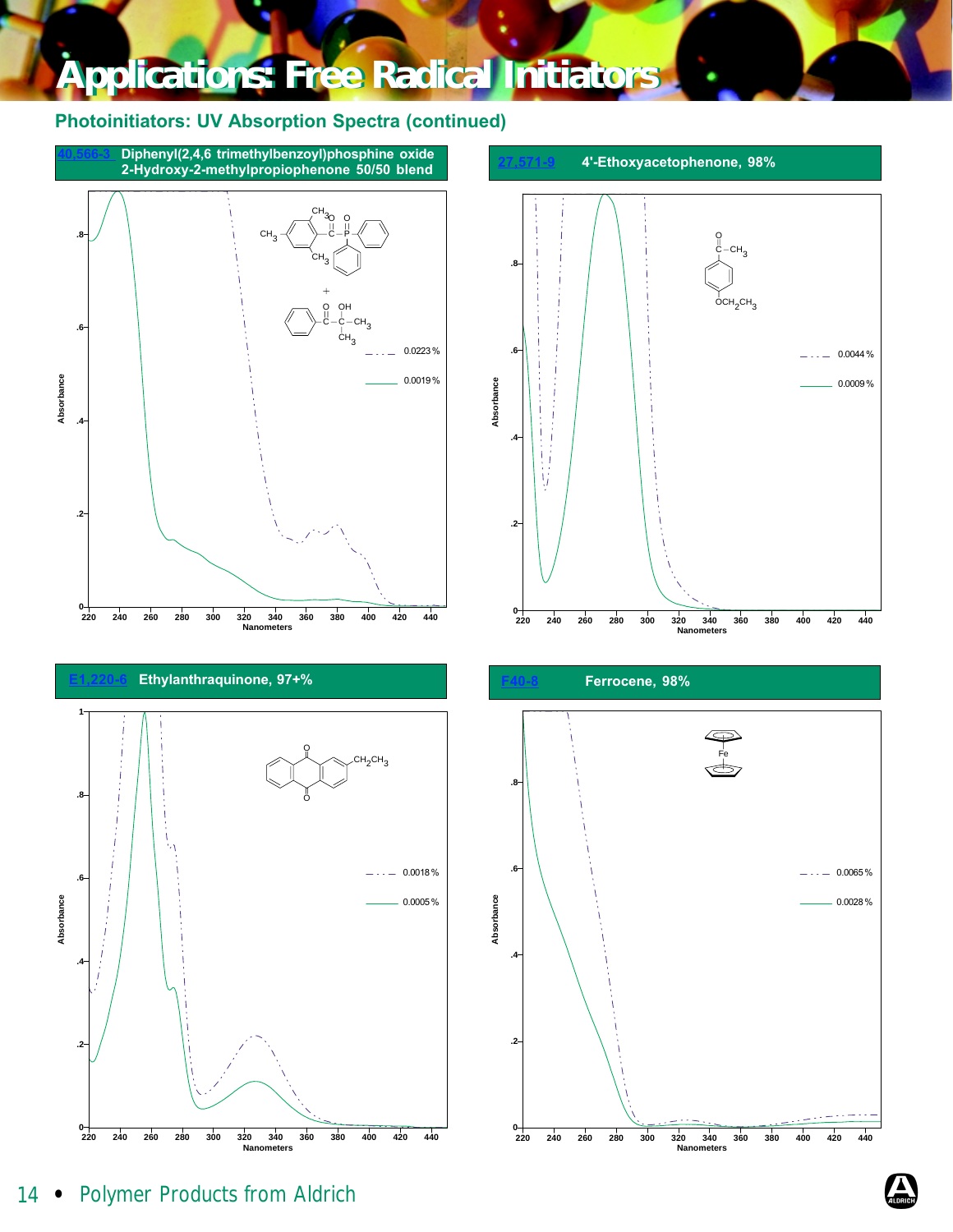<span id="page-10-0"></span>

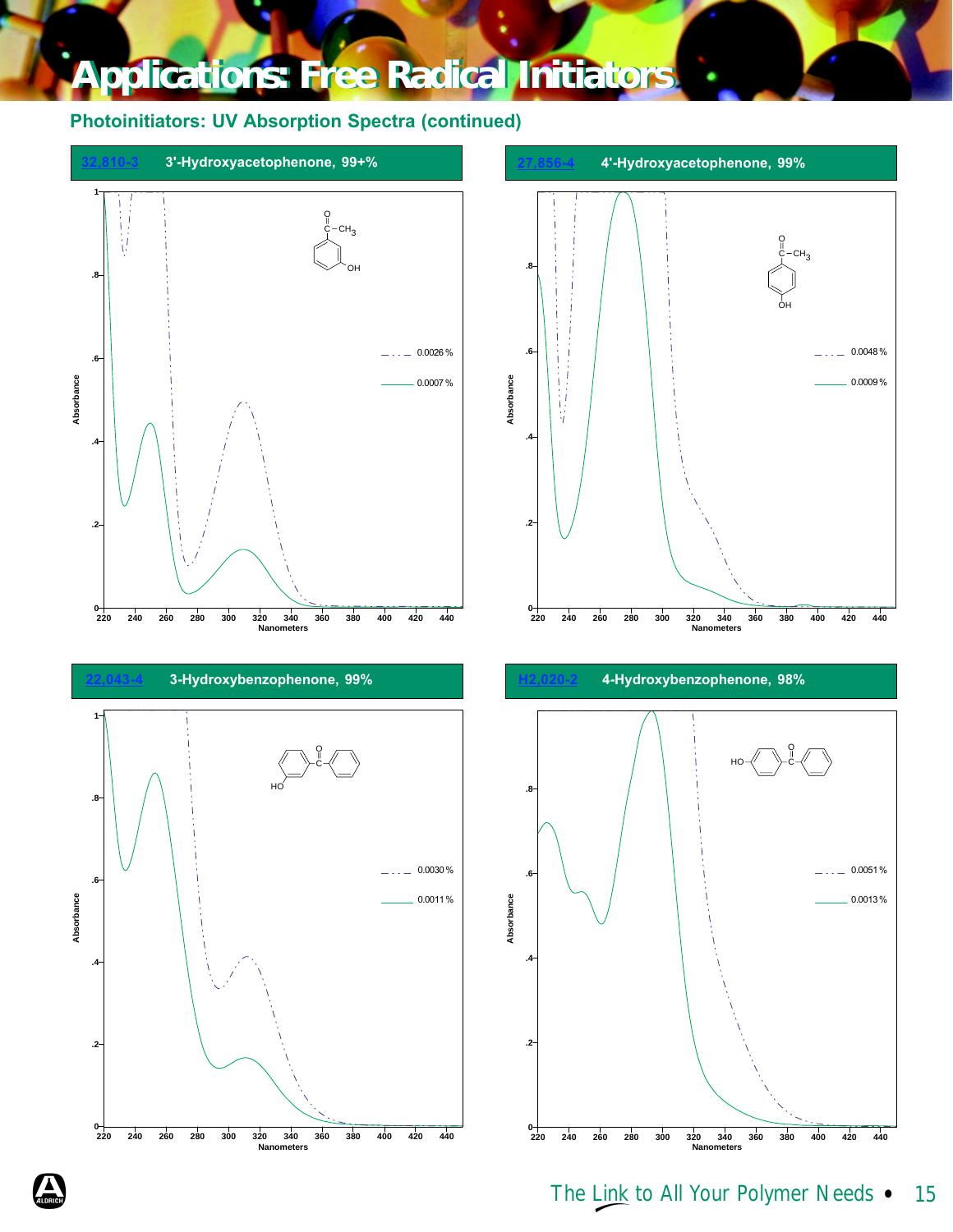<span id="page-11-0"></span>

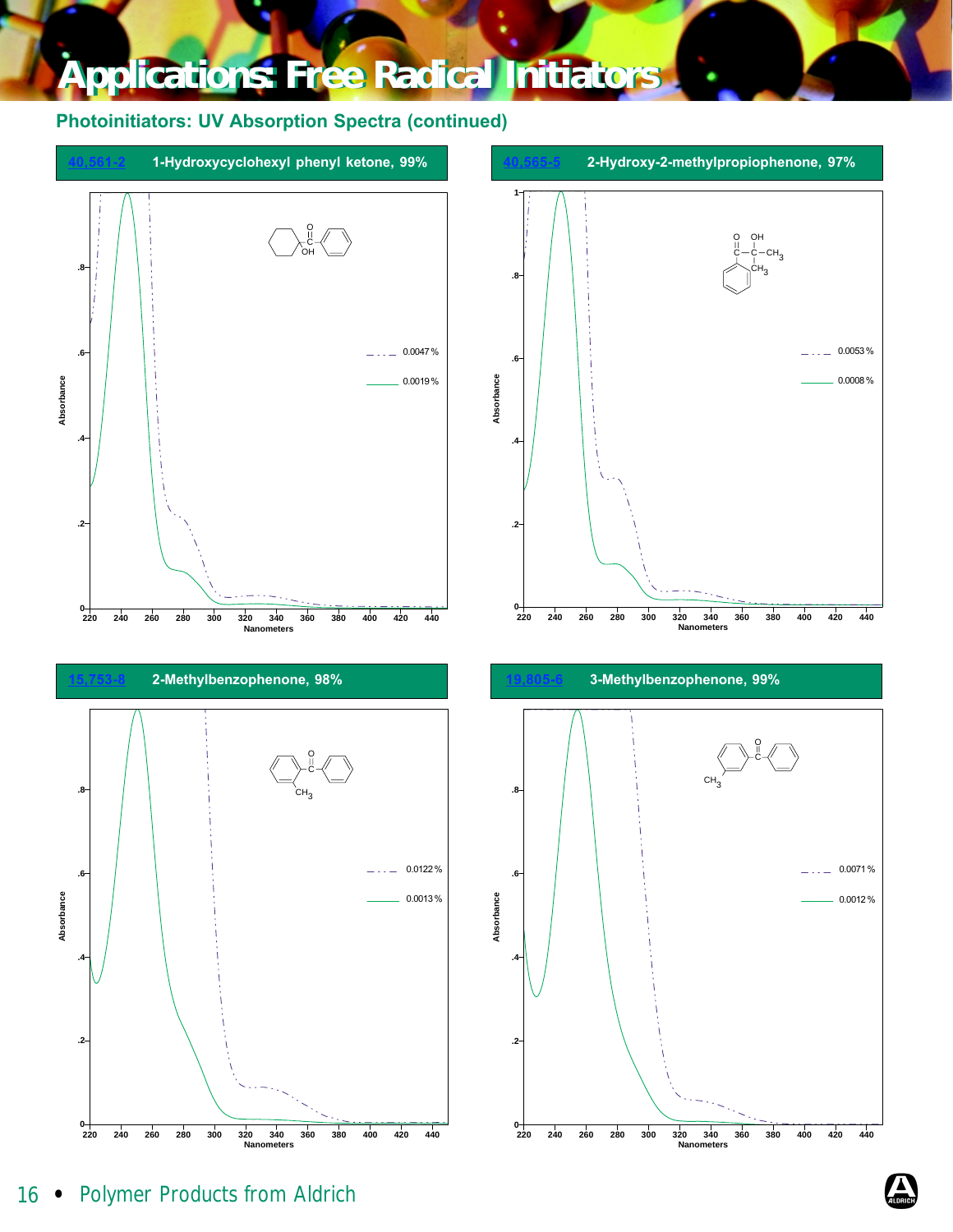### <span id="page-12-0"></span>Photoinitiators: UV Absorption Spectra (continued)



 **220 240 260 280 300 320 340 360 380 400 420 440 Nanometers**





 $^{0+}_{220}$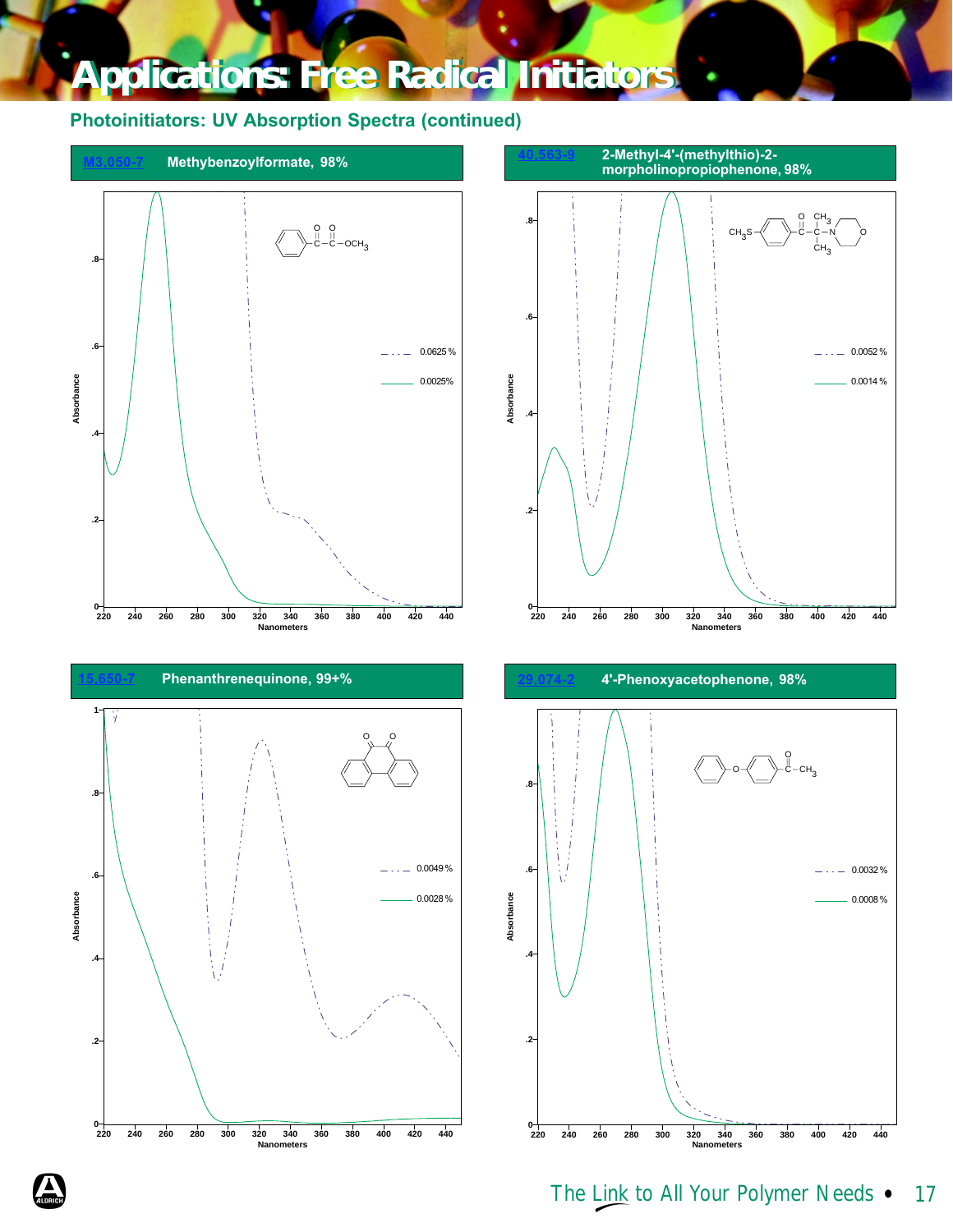<span id="page-13-0"></span>